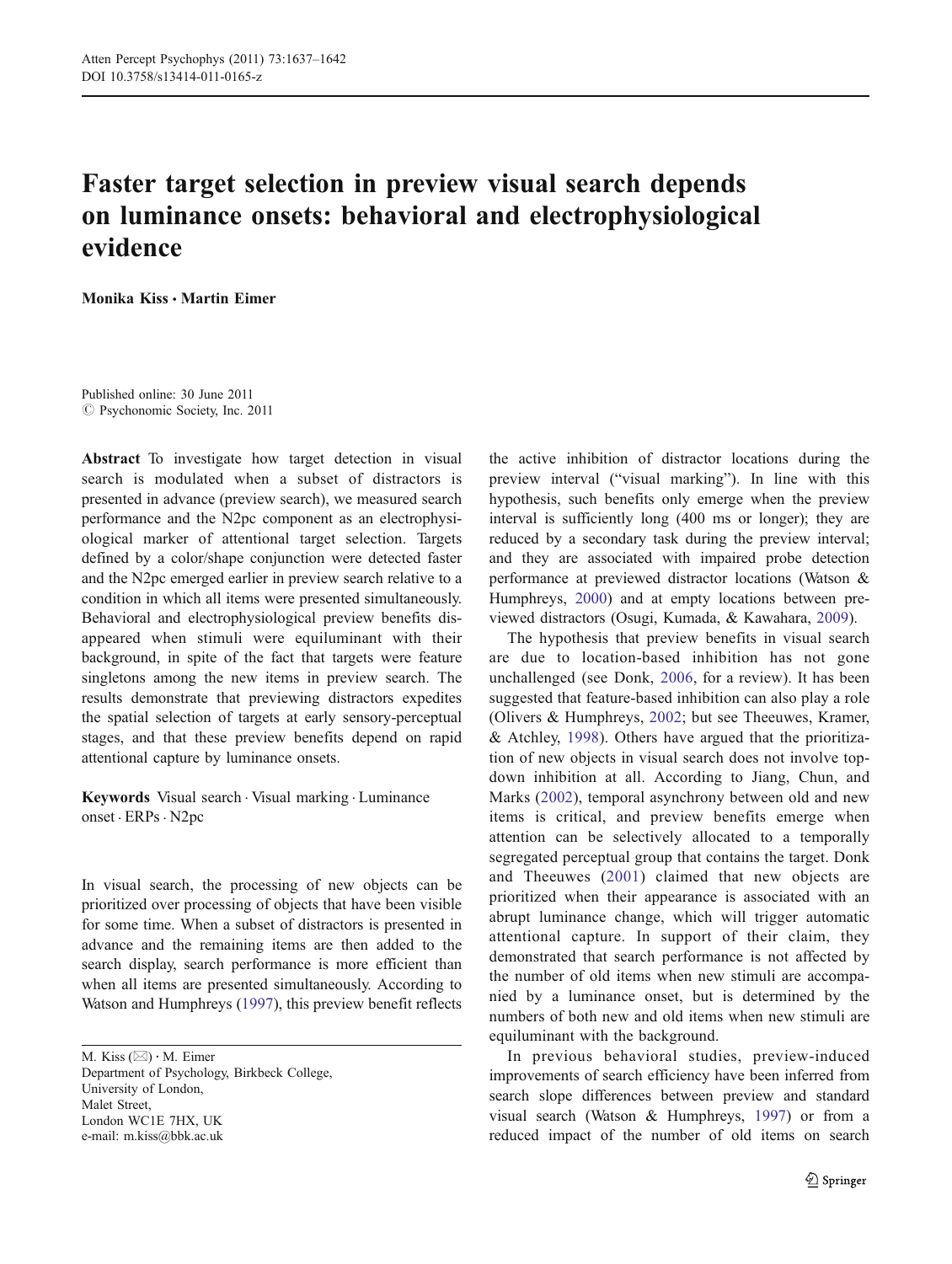performance (Donk & Theeuwes, [2001](#page-5-0)). While these observations suggest that previewing distractors facilitates target processing, it is difficult to gain precise insights into the locus and time course of preview effects on attentional selectivity from behavioral measures alone. In the present study, event-related brain potential (ERP) markers of selective attentional processing were measured to find out how previewing distractors affects the onset of spatially specific target selection in extrastriate visual areas and whether such preview benefits depend on luminance changes. In contrast to a previous ERP study of visual marking (Jacobsen, Humphreys, Schröger, & Roeber, [2002](#page-5-0)) that focused on ERP components that followed preview displays, we measured the N2pc component to target arrays. The N2pc is an enhanced negativity at posterior scalp sites contralateral to the location of a target with an onset latency of about 200 ms; this negativity is triggered during the spatial selection of targets among distractors (Eimer, [1996](#page-5-0); Luck & Hillyard, [1994](#page-5-0)) and has recently been used to study the time course of attentional capture in visual search (e.g., Eimer & Kiss, [2008](#page-5-0); Hickey, McDonald, & Theeuwes, [2006](#page-5-0)). If previewing distractors expedites the onset of spatially selective target processing, the N2pc should emerge earlier on preview trials than on trials in which all stimuli in a search array are presented simultaneously. If such preview benefits occur only for luminance-onset stimuli (Donk & Theeuwes, [2001](#page-5-0)), preview-induced modulations of N2pc onset should disappear for equiluminant stimuli.

As in Watson and Humphreys [\(1997](#page-5-0)), targets were defined by a conjunction of color and shape (e.g., a blue diamond among blue circles and green diamonds). To avoid sensory asymmetries in the visual ERPs, circular search displays were used (Fig. 1). In the *preview* condition, four nontarget-color distractors were presented for 1,000 ms, before four target-color items (including the target, when present) were added to the display. Among the new items, the target was a shape singleton. Preview benefits were assessed relative to a full-element baseline condition, in which all eight items were presented simultaneously. In the half-element baseline condition, only the four target-color items were presented, so that targets were always shape singletons. These three search conditions were delivered in separate blocks. Participants had to report the presence or absence of a target, and a target was present in two thirds of all trials. In one half of the experiment, stimuli were presented against a black background. In the other half, they were equiluminant with a gray background. Preview benefits on RT and N2pc onset measures were quantified by comparing the preview and the full-element baseline conditions. To determine whether previewed distractors can be completely ignored,



Fig. 1 Examples of search displays in full-element (A), preview (B), and half-element (C) blocks in which the target was a blue diamond. Green items are depicted as gray and blue items as white

the preview condition was contrasted with the halfelement baseline condition.

# Method

# Participants

A group of 31 paid volunteers participated in this experiment. Four were excluded because of excessive alpha activity, and 3 others because of poor eye movement control, resulting in the rejection of more than 50% of all trials. All of the remaining 24 participants (11 male, 13 female; mean age 25.9 years) had normal or corrected-tonormal vision.

#### Stimuli and procedure

Stimuli were presented on a CRT monitor (refresh rate: 100 Hz) at a viewing distance of 80 cm. On each trial, a circular search array was displayed at a radial angular distance of 3.9º from a central fixation cross. There were three blocked search conditions (Fig. 1). In the full-element condition, targets were defined by a color/shape conjunction and were presented simultaneously with seven distractors that shared either the target color (blue or green) or its shape (diamond or circle). Target color and target shape were counterbalanced independently across participants.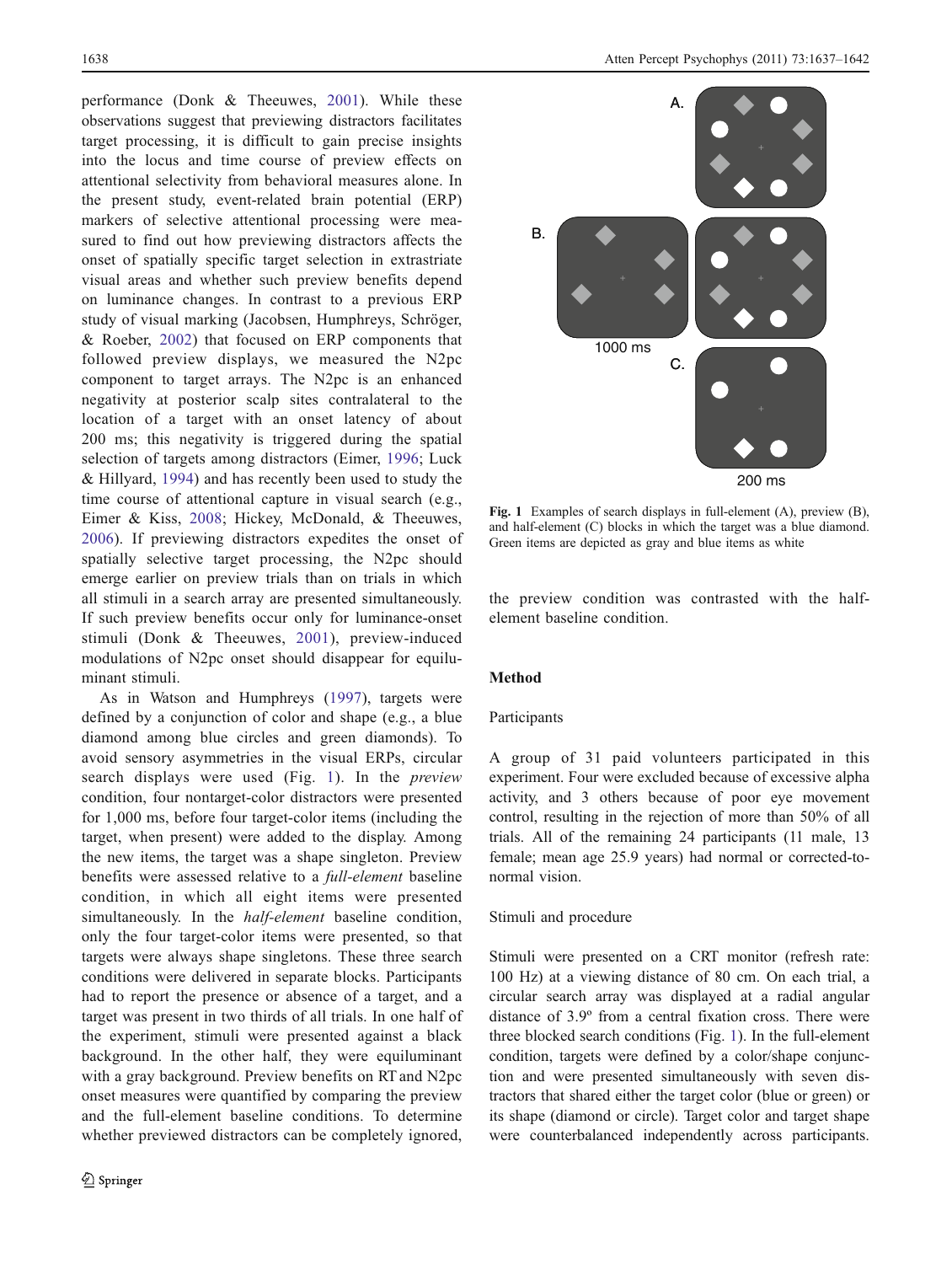<span id="page-2-0"></span>Each search array consisted of eight shapes, half of which were green (CIE x/y chromaticity coordinates: .296/.567), and the other half blue (CIE  $x/y$ : .185/.188). In the preview condition, four identical nontarget-color distractors were presented for 1,000 ms, before four additional targetcolored items were added to the display. Among these new items, the target, when present, was a shape singleton. In the half-element condition, the displays contained the same four stimuli that had appeared as new items in the preview condition, but were not preceded by a preview display. In all displays, equal numbers of items in a given color (green or blue) were presented in the left and right visual fields. The blue and green search items were equiluminant (10.1 cd/m<sup>2</sup>), and their angular size was  $0.72^{\circ} \times 0.72^{\circ}$ .

Search arrays were presented for 200 ms in the fullelement and half-element conditions. In the preview condition, the display containing both old and new items was presented for 200 ms. The intertrial interval was 1,800 ms. A target was present on two thirds of all trials and appeared randomly and equiprobably at one of the eight locations in the left or the right hemifield. Participants were instructed to report the presence or absence of a target as quickly and accurately as possible, by pressing one of two vertically arranged keys with their left or right index finger. Mappings of response categories to keys, and of keys to response hands, were counterbalanced within participants.

The experiment included 36 blocks with 36 trials per block. In 18 successively presented blocks, stimuli were presented against a black background, so that the appearance of new items was accompanied by a luminance change (onset condition). In the other 18 blocks, a light gray background (CIE x/y: .286/.312) matched the luminance of the foreground stimuli, so that their presentation was not accompanied by a luminance change (equiluminance condition). A subgroup of 12 participants completed the onset condition before starting the equiluminance condition, and this order was reversed for the other 12 participants. The three search conditions were always presented in six successive blocks, with order of the search conditions counterbalanced across participants.

# EEG data recording and analysis

The Electroencephalogram (EEG) activity was recorded using a BrainAmp amplifier (Brain Products GmbH) from 23 scalp electrodes mounted in an elastic cap at standard positions of the extended International 10/20 system. Data were sampled at 500 Hz with a bandpass filter of 0–40 Hz. The horizontal electrooculogram (HEOG) was recorded from two electrodes positioned at the outer canthi of the eyes. All electrodes were referenced online against the left

earlobe, and re-referenced offline to the averaged earlobes. The EEG was segmented from 100 ms before search array onset to 400 ms poststimulus. Trials with saccades (HEOG exceeding  $\pm 25 \mu V$ ), blinks (FPz exceeding  $\pm 60$   $\mu$ V), or muscle artifacts (all other electrodes exceeding  $\pm 80$   $\mu$ V) were eliminated from analyses. Trials with RTs faster than 200 ms or slower than 1,500 ms were also excluded from all analyses (less than 0.1% of all trials). Average waveforms were computed for target-present trials, separately for each of the six possible combinations of search and luminance condition, and for targets in the left and right hemifields.

The N2pc component was measured at lateral posterior electrode sites PO7/PO8 contralateral and ipsilateral to the target location. N2pc onset latencies were determined with a jackknife-based procedure from difference waveforms obtained by subtracting ipsilateral from contralateral ERPs. This procedure estimates onset latencies from grand averages computed for subsamples of participants obtained by successively excluding 1 participant from the original sample (Miller, Patterson, & Ulrich, [1998](#page-5-0)). N2pc onset was defined as the time point when the voltage on the ascending flank of the N2pc difference wave exceeded 40% of the peak amplitude. Repeated measures ANOVAs were conducted on N2pc onset latencies for the factors Luminance (onset, equiluminance) and Search Condition (full-element, preview, half-element), followed by comparisons between paired search conditions.  $F$  and  $t$  values were corrected (denoted with  $F_c$  and  $t_c$ ), as described by Miller et al. [\(1998](#page-5-0)) and Ulrich and Miller ([2001\)](#page-5-0).



Fig. 2 Response times (RTs) for target-present and target-absent trials in the onset and equiluminance conditions, shown separately for the full-element, preview, and half-element conditions. Error bars represent standard errors of the means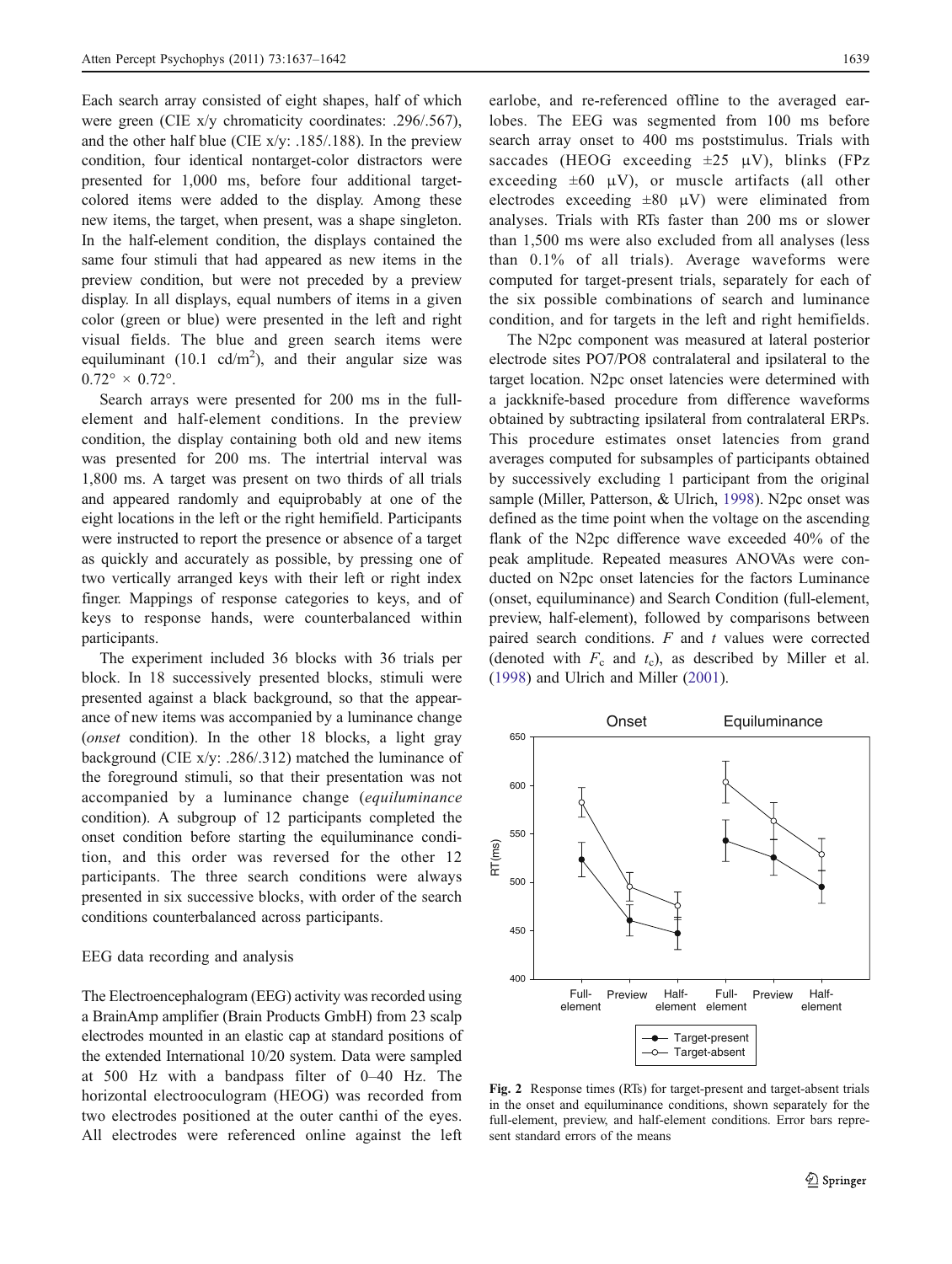#### **Results**

# Behavioral performance

Figure [2](#page-2-0) shows mean correct RTs for target-present trials (black circles) and target-absent trials (open circles) with luminance-onset and equiluminant stimuli, for the fullelement, preview, and half-element conditions. Targetpresent RTs were faster in the preview than in the fullelement condition,  $F(1, 23) = 24.58$ ,  $p < .001$ . Critically, this preview benefit was strongly reduced when search items were equiluminant with their background, as reflected by a Search Condition x Luminance interaction,  $F(1, 23) = 16.91$ ,  $p \leq 0.001$ . Follow-up analyses revealed the presence of a reliable preview benefit in the onset condition, with faster RTs to targets in preview trials relative to the full-element baseline (461 vs. 524 ms),  $t(23) = 8.44$ ,  $p < .001$ . No reliable preview benefit was found in the equiluminance condition  $(526 \text{ vs. } 543 \text{ ms}), t(23) = 1.50, p = .146$ . Similarly, a main effect of search condition,  $F(1, 23) = 39.18$ ,  $p < .001$ , and a Search Condition  $\times$  Luminance interaction,  $F(1, 23) = 7.47$ ,  $p \leq 0.05$ , were observed for target-absent responses. The preview benefits observed for luminance-onset stimuli,  $t(23)$  = 10.15,  $p < .001$ , were reduced in size, albeit still reliable, for equiluminant stimuli,  $t(23) = 2.39$ ,  $p < .05$ .

Target-present RTs were faster in the half-element condition than in the preview condition,  $F(1, 23) = 7.97$ ,  $p \leq 0.05$ , but there was no Search Condition x Luminance interaction,  $F(1, 23) = 1.86$ ,  $p = .186$ . Similarly, faster target-absent responses were found for the half-element relative to the preview condition,  $F(1, 23) = 7.6$ ,  $p < .05$ , without any Search Condition x Luminance interaction,  $F(1, 23) = 1.09, p = .307$ <sup>1</sup>

Errors (missed targets and false alarms on target-absent trials) were rare (1.88% and 2.13%, respectively, for onset and equiluminant stimuli). Errors tended to be more frequent in the full-element condition (2.57%) than in the preview (1.68%) and half-element (1.77%) conditions.

### N2pc component

Figure 3 shows grand-average ERPs for target-present trials at lateral posterior electrodes PO7/PO8 contralateral and ipsilateral to the target location, separately for luminance-onset and equiluminant stimuli, and for all three search conditions. N2pc components were triggered between 200 and 350 ms after search array onset in all conditions. N2pc differences between search conditions



Fig. 3 Grand-average ERPs obtained on target-present trials at lateral posterior electrodes PO7/PO8 contralateral (dashed lines) and ipsilateral (solid lines) to the target location in the onset (left panels) and equiluminance (right panels) conditions. ERPs are shown separately for the full-element (top panels), preview (middle panels), and halfelement (bottom panels) conditions

can be seen more easily in the difference waveforms shown in Fig. [4,](#page-4-0) which were obtained by subtracting ERP activity at PO7/PO8 ipsilateral to the target location from contralateral activity.

N2pc preview benefits were quantified by comparing N2pc onset latencies (defined by the 40% peak amplitude criterion) in the preview and full-element baseline conditions. No overall significant N2pc onset difference was found between these two search conditions,  $F_c(1, 23) = 3.11$ ,  $p = .09$ . Critically, there was a Search Condition x Luminance interaction,  $F_c(1, 23) = 4.81$ ,  $p < .05$ , demonstrating that preview benefits on N2pc latency were modulated by the difference between luminance-onset and equiluminant stimuli (see Fig. [4\)](#page-4-0). For luminance-onset stimuli, a reliable preview benefit on N2pc onset latencies was observed (216 vs. 235 ms, respectively, for the preview vs. full-element baseline conditions),  $t_c(23) = 2.49$ ,  $p < .05$ . No such effect was present for equiluminant stimuli (255 vs. 256 ms),  $t_c$  < 1.

<sup>1</sup> As expected, target-present responses were faster than target-absent responses, and RTs to luminance-onset stimuli were faster than RTs to equiluminant stimuli (see Fig. [2](#page-2-0)). Additional analyses confirmed that these differences were significant, both  $Fs(1, 23) > 16.8$ , both  $ps < .001$ .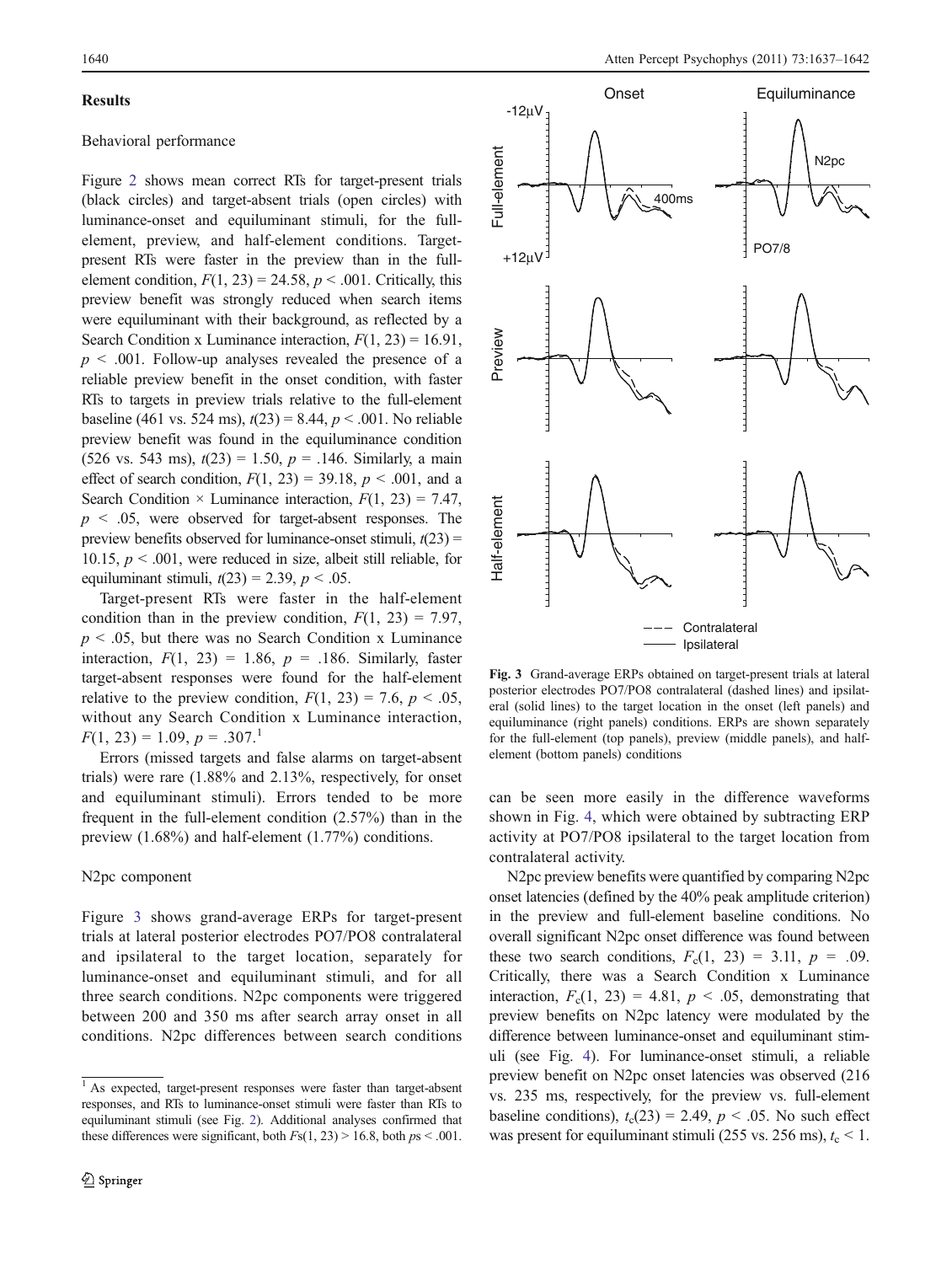<span id="page-4-0"></span>

Fig. 4 Grand-average difference waveforms obtained by subtracting ERPs ipsilateral to the target location from contralateral ERPs in the onset and equiluminance conditions, shown separately for the fullelement (dashed black lines), preview (solid black lines), and halfelement (gray lines) conditions

Essentially the same pattern of preview benefits was obtained when the N2pc onset latency was defined on the basis of an *absolute* amplitude criterion  $(-0.7 \mu V)$ .

A comparison of N2pc onset latencies between the preview and half-element conditions revealed no reliable difference with luminance-onset stimuli (214 vs. 216 ms),  $t_c < 1$ . For equiluminant stimuli, the N2pc in the half-element condition started earlier relative to the preview condition (238 vs. 256 ms),  $t_c(23) = 2.22$ ,  $p < .05$ . In spite of this difference, the overall Luminance × Search Condition interaction was not significant,  $F_c(1, 23) = 2.90$ ,  $p = .102$ <sup>2</sup> Figure 4 shows that the N2pc was more sharply tuned, and therefore returned to baseline faster, in the half-element condition than in the preview search condition, for both luminance onsets and equiluminant stimuli. This was confirmed by N2pc offset latency analyses (with offset defined as the time point when the voltage on the descending flank of the N2pc fell below 40% of peak amplitude). N2pc offset was earlier in the half-element condition relative to the preview condition for onset stimuli (274 vs. 300 ms),  $t_c(23) = 7.37, p < .001$ , and for equiluminant stimuli (314) vs. 329 ms),  $t_c(23) = 2.63$ ,  $p < .05$ .

#### **Discussion**

With luminance-onset stimuli, previewing distractors expedited attentional target selection. Target-present RTs were faster

in the preview than in the full-element condition, and this behavioral preview benefit was accompanied by a corresponding N2pc onset difference. Because the N2pc component reflects the spatially selective processing of visual search targets in extrastriate visual cortex, preview-induced N2pc onset modulations demonstrate that preview benefits are linked to the speed of attentional target selection at early sensory–perceptual stages. There were only small RT and no N<sub>2</sub>pc latency differences between the preview and halfelement conditions, indicating that previewed distractors were effectively ignored, making preview search comparable to search for a shape singleton (but see below).

Very different results were found for equiluminant stimuli, suggesting that preview effects critically depend on luminance changes. The absence of behavioral preview benefits for equiluminant stimuli confirms previous findings by Donk and Theeuwes ([2001](#page-5-0)). Importantly, the lack of RT preview effects was mirrored by the absence of N2pc onset differences between the preview and full-element conditions, indicating that previewing distractors did not speed up attentional target selection in the absence of luminance changes.<sup>3</sup>

These findings provide no evidence for location-based inhibition (Watson & Humphreys, [1997](#page-5-0)), which should have been similarly effective for luminance-onset and equiluminant stimuli. However, Braithwaite, Hulleman, Watson, and Humphreys ([2006](#page-5-0)) found preview benefits for equiluminant stimuli with longer preview intervals, suggesting that inhibition may develop more slowly for these stimuli. Because the present 1,000-ms preview interval may have been too brief for preview benefits to emerge with equiluminant stimuli, we ran a behavioral follow-up experiment in which a 3,000-ms preview condition (as in Braithwaite et al., [2006\)](#page-5-0) was compared to a full-element baseline condition for equiluminant stimuli. No reliable RT differences were found between these two conditions for target-present responses (584 vs. 563 ms),  $t < 1$ , or target-absent responses (615 vs. 630 ms),  $t(7) = 1.06$ ,  $p = .326$ , demonstrating that at least with the present stimulus design, behavioral preview benefits for equiluminant stimuli remain absent, even with long preview intervals.

The present findings are not in line with a pure featurebased inhibition account (Olivers & Humphreys, [2002](#page-5-0)): Previewed and new items differed in color in both luminance conditions, but observers could restrict their search to new items only in the onset condition. Because the temporal structures of the preview trials were identical in both luminance conditions, the temporal segregation hypothesis (Jiang et al., [2002](#page-5-0)) also cannot account for the

 $2$ The N2pc emerged earlier in response to search arrays that were associated with a luminance onset than for search arrays that were equiluminant with their background. A follow-up analysis using the 40% peak amplitude criterion confirmed that this general luminancerelated onset difference was reliable (222 vs. 249 ms),  $F_c(1, 23)$  = 35.62,  $p < .001$ .

<sup>&</sup>lt;sup>3</sup>The absence of preview benefits in the equiluminance condition, which is consistent with previous studies in which stimuli were perceptually equiluminant (e.g., Donk & Theeuwes, [2001](#page-5-0)), also confirms that the photometrically determined equiluminance was close to perceptual equiluminance.